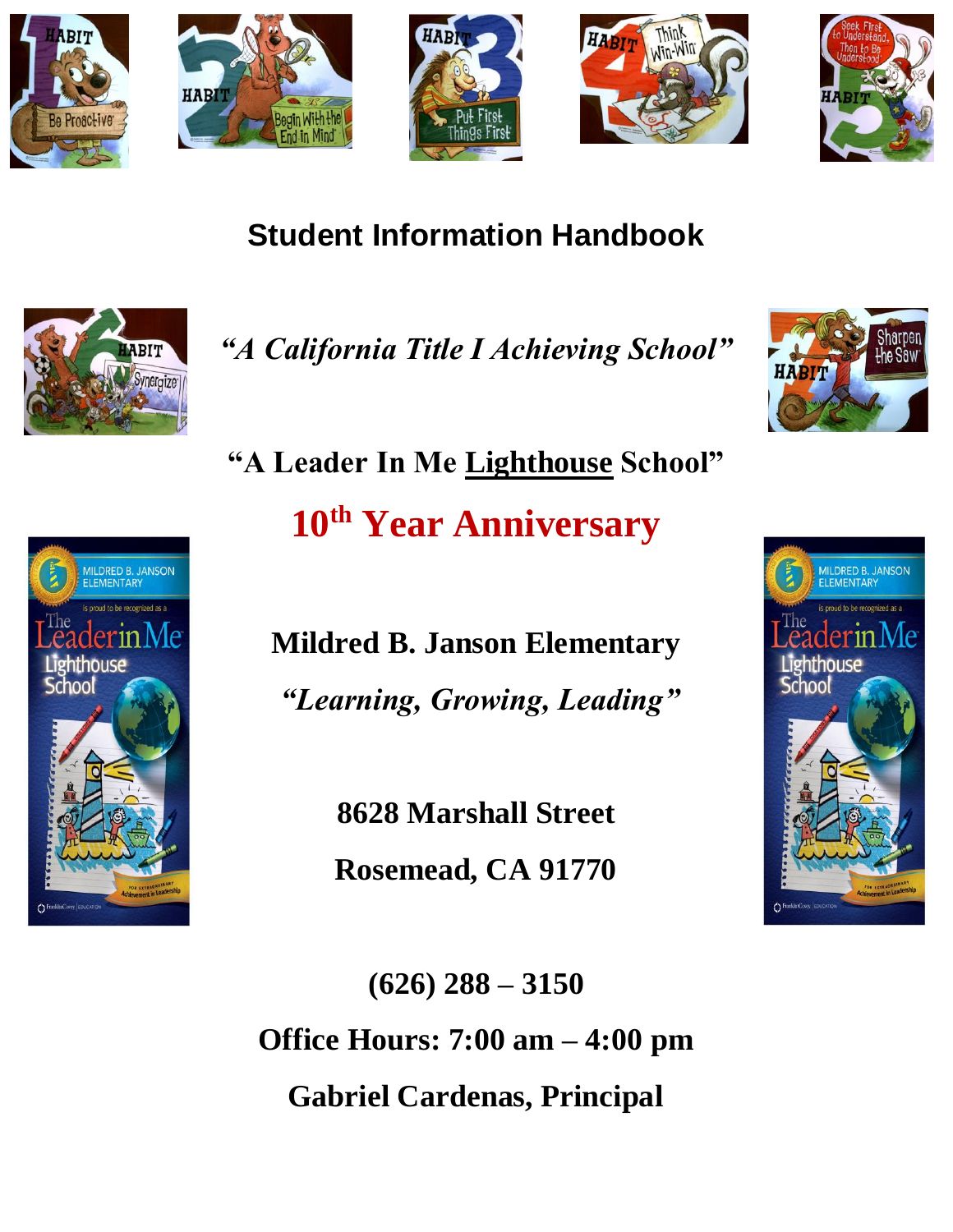# **Welcome to Mildred B. Janson Elementary School!**

## *Dear Parents*,

There is much to look forward to as we enter another school year. This book is intended to assist you in getting acquainted with our school. We have included schedules, rules, policies and procedures that have been established for our school. Please keep this for reference throughout the year.

# *Dear Janson Student Leader*,

The entire Janson staff is here to help and guide you. We trust that as a student leader, you will always work hard, cooperate, show respect toward everyone in the school community and find the leader in you. We invite you to become actively involved in our school and are happy that you are with us.

Sincerely,

Mr. Cardenas

# **Janson School Mission and Vision**

**Mission Statement:** *"Learning, Growing, Leading"*

**Janson School Motto: L.E.A.D.**

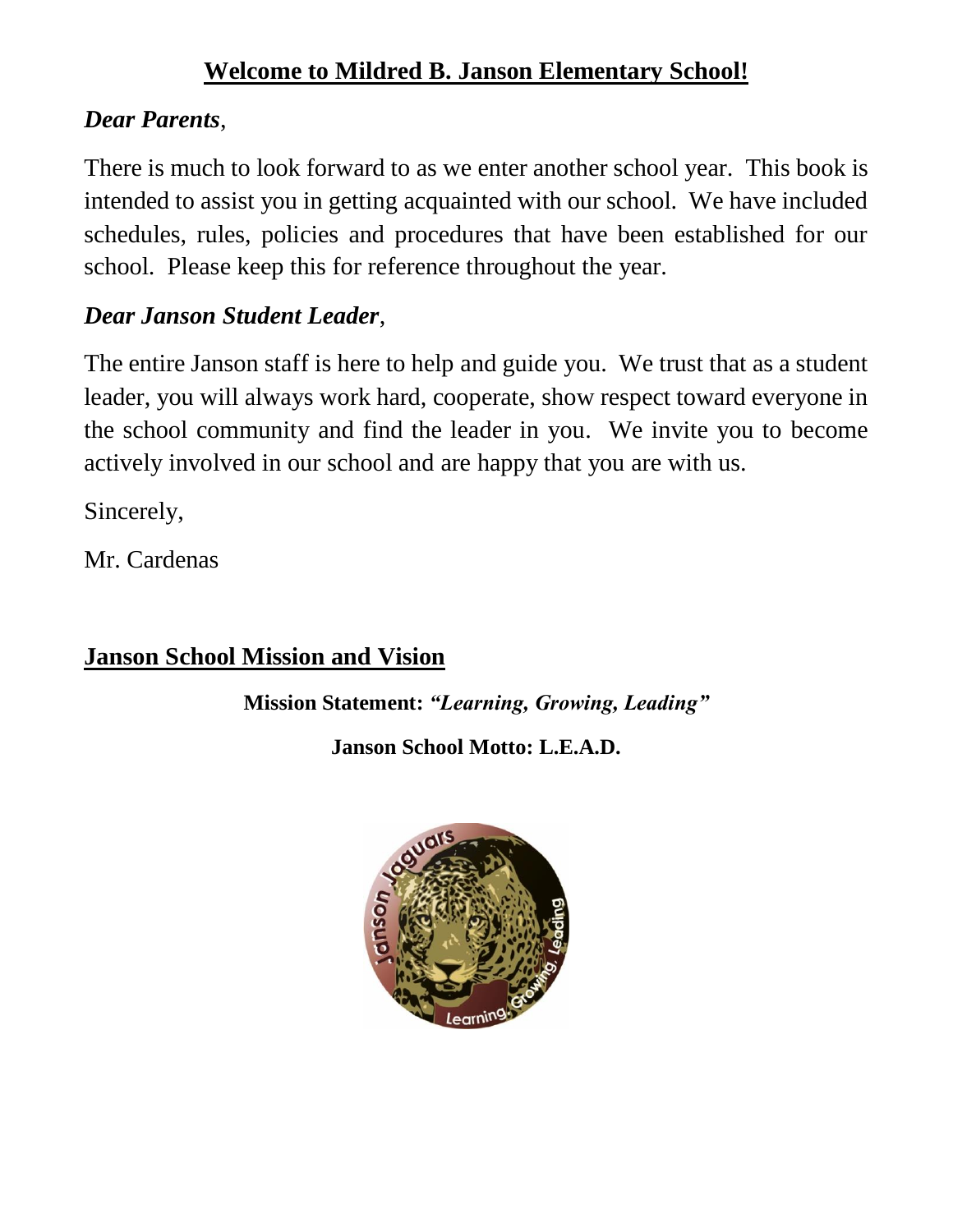## **I. SCHOOL PROCEDURES**

#### **ATTENDANCE**

Attendance: Your child should attend school promptly and regularly as mandated by State law, as excessive absence or tardiness from school hinders learning.

"Every child between the ages of six and eighteen years of age must attend school full-time unless exempt under the State law." California State Law (Education Code #48200).

A child is considered truant when he is absent from school without valid excuse more than three days in one school year, "Any student who is truant may be reported to the attendance supervisor." California State Law (Education Code #48260)

#### **ABSENCES**

A telephone call on each day of absence or a note upon the student's return to school, signed by the parent or doctor and indication the reason for a child's absence, is necessary to excuse absences.

#### **TARDINESS**

Students should arrive at school by 7:55 a.m. as instruction begins promptly at 8:00 a.m. each day.

- Students who arrive late **must** check in at the office before going to class.
- A note must be sent with your child explaining any reason for a tardy.
- Accurate attendance records will be kept by the school. If tardiness or absences become excessive, a meeting will be held to discuss resolution of the matter.

## **RELEASE OF STUDENTS DURING THE SCHOOL DAY**

There may be circumstances that arise during the year when it will be necessary for parents to take their children out of school for part of the day.

#### **Every attempt should be made to schedule doctor and dental appointments outside of school hours.**

When these situations arise, the parent must come to the office in order to sign the child out of school.

#### **For reasons of security, a student will not be released to anyone except the parent or an adult listed on the student's emergency card.**

A picture ID may be requested for verification. Permission by phone may be granted, provided the person checking the student out can show proper identification.

#### **EMERGENCY CARD INFORMATION**

In case of an emergency, it may be necessary to contact a student's parent or an authorized adult.

The office should be kept informed of any changes of address or telephone numbers. The names and telephone numbers of friends, relatives, and babysitters listed on the card should also be kept current.

It is the parent's responsibility to provide up-to-date emergency information on a card that will be kept on file at all times. Telephone numbers at home and work, as well as cell numbers, doctor's name and phone number, and the number of two other adults should be included, in case parents cannot be reached.

#### **USE OF TELEPHONE AND MESSAGES**

Please encourage your child to plan ahead for each day's schedule. Students may use the office phone **Only for Emergencies.** In case of emergency only, messages for students may be left at the office. They should be kept at a minimum, as not to interrupt the educational process.

## **VISITORS**

**To ensure the safety of our student, all visitors must check-in at the office** and receive a Visitors Badge before entering the campus. Visitors must also have a background check and current TB test in order to volunteer.

#### **LUNCH PROCEDURES**

Kindergarten through 6<sup>th</sup> graders may purchase lunch daily on a cash or check from the cafeteria lunch line. Children bringing a sack lunch may purchase milk or juice. In order to plan for the correct number of lunches per day, each teacher takes a lunch count at the beginning of the day. Parents may also pre-pay for lunches on a monthly basis. Free and reduced fee lunches are available to students who qualify. Information and application forms are available from the school office.

#### **LUNCH SCHEDULE**

 $K - 6<sup>TH</sup>$  grade is 11:00 am to 1:15 pm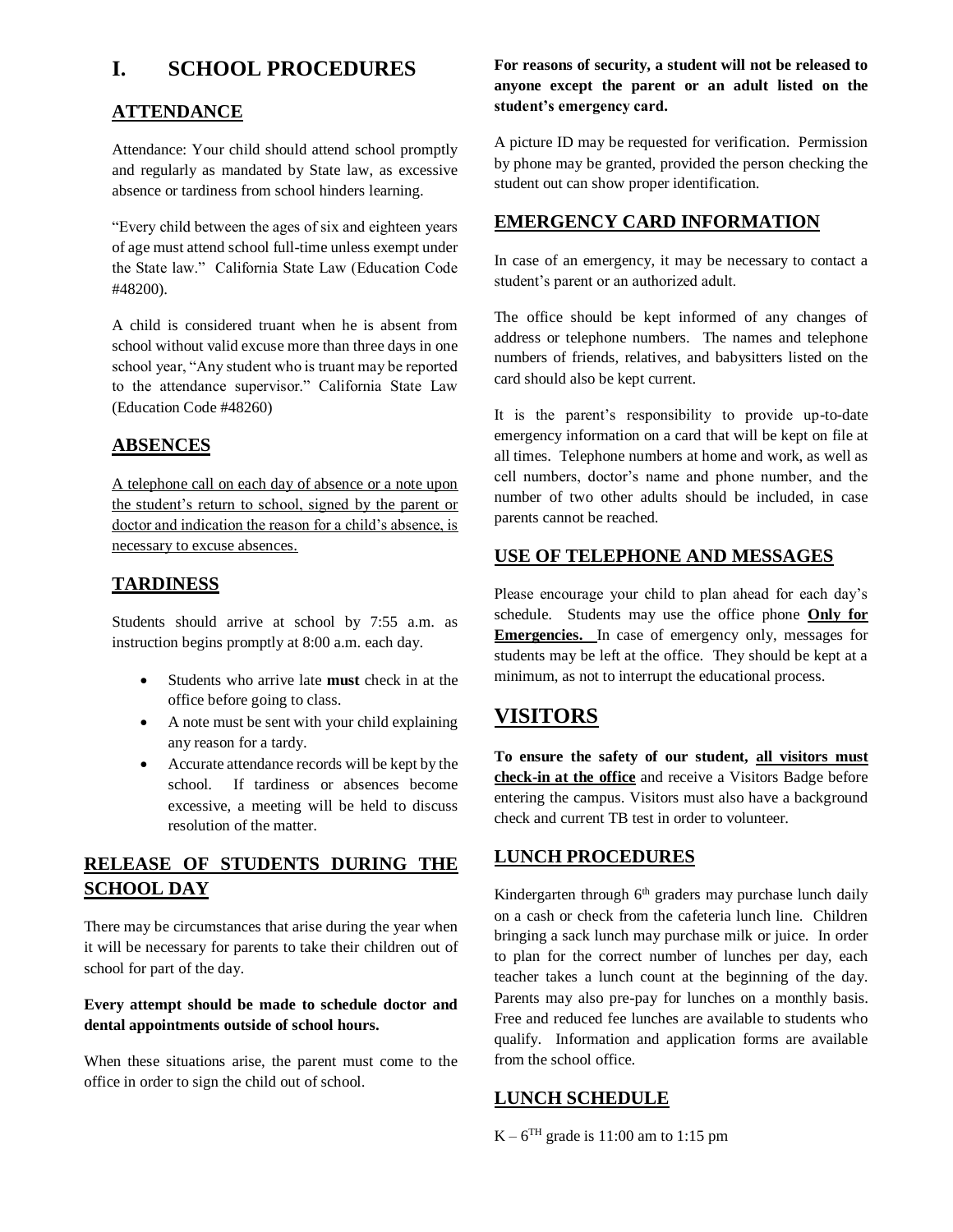#### **LOST AND FOUND**

A Lost and Found rack is maintained in the cafeteria for articles of clothing that have been forgotten or misplaced.

A child may check with their teacher and then the office for other items that have been lost. Please see that student's personal belongings are properly labeled.

#### **REPORT CARDS AND CONFERENCES**

Report cards are issued three times during the school year. Parent conferences are held once during the year, in October. You may sign-up for a parent conference during back to school night.

#### **ADDITIONAL CONFERENCES**

Conferences with teachers can be arranged at any time throughout the year if you have a question or concern. You may contact your child's teacher by note or phone. Meetings should be arranged for times outside of the instructional day, at a mutually convenient time.

## **II. SCHOOL SERVICES**

#### **HEALTH SERVICES**

Each school in the Rosemead School District receives health services for the improvement of health education program, and promote the well-being of the students. A school nurse or health aide is available at Jason school two days a week and on-call for emergency situations.

The following services are provided to our students by the District:

- VISION SCREENING for kindergarten and 3<sup>rd</sup> graders
- HEARING SCREENING for kindergarten and 3rd graders
- DENTAL SCREENING for kindergarten through 3rd graders (dental screening is performed by and outside organization with the approval of the school district)
- GROWTH AND DEVELOPMENT videos for 5<sup>th</sup> grade girls and  $6<sup>th</sup>$  grade boys.

Our school nurse coordinates the following services:

- Immunization requirements
- Maintenance of all health records
- Processing special health referrals
- Emergency care in case of accident or illness at school
- Control of communicable diseases in the school
- Interpretation of health information to staff
- Assistance in welfare cases

#### **PHYSICAL SCREENING**

The State of California mandates that all students entering first grade must show proof of having had a physical examination and TB test (with results) 18 months prior to entrance into first grade. The Rosemead School District requires this physical for  $1<sup>st</sup>$  grade entry (6 months prior to school). All new first grade enrollees to the district must show proof of the physical examination. The school will provide a physician's certification form.

#### **IMMUNIZATIONS**

The law requires that any student entering school must have all immunizations up to date. No student will be allowed entry into school without the required immunizations.

Documentary proof must include the following minimal information:

- Name of person immunized
- Birth date
- Types of vaccines administered
- Date each immunization was administered
- Name of physician or agency administering the vaccine (in the event that immunizations are contrary to the beliefs of the parent, the parent must sign an affidavit accordingly).

#### **ILLNESS**

Good health is more important than perfect attendance. Please do not send your child to school when they are not feeling well. The school may be called to report your child's illness. The staff continually observes the students for possible symptoms or exposure to contagious diseases.

#### **PUPIL MEDICATION**

Since medical treatment is the responsibility of the parent and the family doctor, medications are rarely given at the school. Parents are encouraged to work out a schedule of giving medication outside of school hours.

In the event that medication must be administered during school hours, a physician must complete "Request to Administer Medication" form. This form is available from the school office. This authorization must be renewed each school year. All medication will only be administered from a pharmacy labeled container with the proper medication and dosages that the physician has ordered. Medications are kept in the office where office personnel can supervise distribution. A STUDENT IS NOT ALLOWED TO CARRY ANY TYPE OF MEDICATION AT SCHOOL,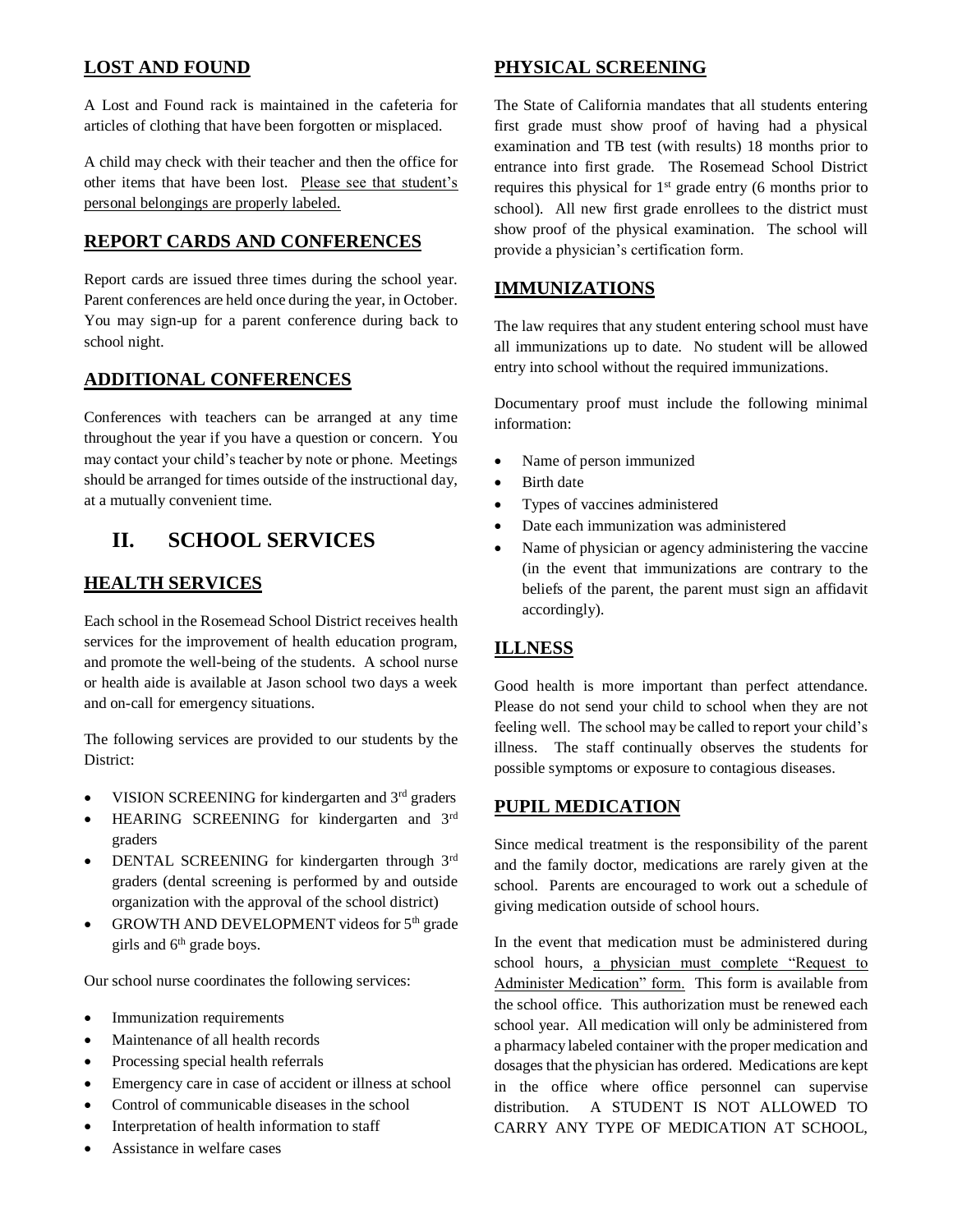including aspirin, cough drops or inhalers (except in cases of special authorization).

#### **BOOKS**

Students are expected to be responsible for all school textbooks, library books and other materials, and exercise proper care for all school supplies TEXTBOOKS MUST BE COVERED AT ALL TIMES. Parents will be requested to reimburse the school or district for lost or damaged books and materials.

#### **VOLUNTEER PROGRAM**

This program involves parents and community members who are willing to donate their time in the classroom or school in assisting students, teachers and PTA. The preparation of instructional materials can also be done at home. All volunteers must complete a background check. Please see the office for more information.

### **PSYCHOLOGICAL/COUNSELING SERVICES**

Every member of the staff shares the responsibility of guidance for the pupils. To assist the staff, a District psychologist or counselor may provide services, which include testing, consulting, and counseling.

## **III. SCHOOL STANDARDS**

#### **SAFETY**

Students are requested to arrive at school no earlier than 7:30 a.m., thirty minutes before classes begin.

The cafeteria opens at 7:30 a.m. for students who will be eating a school breakfast. Students are not to leave campus during school hours without prior written permission or must be signed-out by a parent, guardian, or authorized adult.

**Supervision of students is not provided after classes are dismissed.** Students are to be picked-up no later than 15 minutes after school is dismissed, unless they are involved in an after-school program.

#### **SCHOOL EXPECTATIONS**

Education includes the development of responsible behavior, self-discipline, and a good citizenship. In order to maintain a good learning atmosphere, students must develop pride in themselves and toward their school. In addition, students must always show courtesy and respect toward others at all times. It is the responsibility of each student leader at Janson School to be aware of and to follow all standards established for the school.

Parents are requested to instill these standards in their children and support the school in seeing that high standards of conduct are maintained. School rules and standards will be reviewed with all students, grades TK– 6 at the beginning of each school year.

#### **DISCIPLINE**

The school discipline policy clearly communicates to students the standard for expected student behavior. Students receive positive support for appropriate behaviors, and consistent and fair consequences for inappropriate behaviors determine the severity of the consequences.

The California Education Code specifies that Causing or threatening to cause physical injury to another person willful defiance of authority and habitual profanity or vulgarity, stealing, or damaging school property, and harassment of any kind is strictly prohibited and constitutes grounds for suspension.

#### **WEAPONS**

Students bringing knives, guns, explosives, or any dangerous objects/toys to school will be recommended for strong disciplinary action, may be suspended or recommended for expulsion by the School Board.

#### **DRUGS, ALCOHOL, AND TOBACCO**

The District's Board of Trustees has adopted the following policy:

Students involved in the possession, sale, and/or use of behavior altering substances shall be subject to disciplinary procedures, which may result in suspension or expulsion.

The same policy holds true for possessing and using tobacco. It is the school's policy to take positive action through preventive education, student support, and parent involvement in the handling of incidents involving substance abuse. Students who disclose the use of harmful drugs, tobacco and alcohol when seeking help from intervention or recovery program shall not be punished/disciplined by school personnel for such past use.

#### **BICYCLES**

Bicycles ARE PROHIBITED ON SCHOOL GROUNDS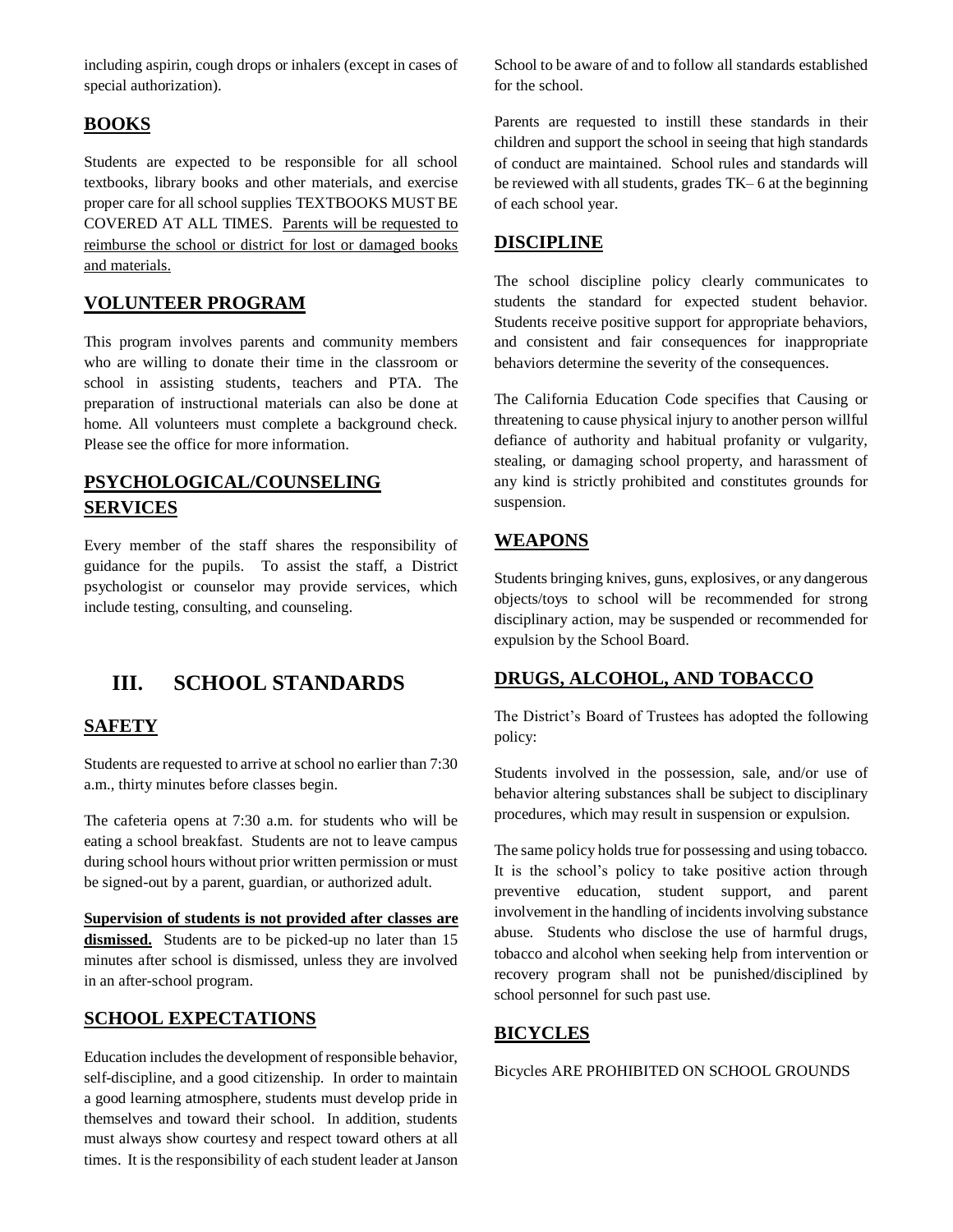#### **SKATEBOARDS (and other wheeled toys)**

Skateboarding, Rollerblading and Scooters

#### ARE PROHIBITED ON SCHOOL GROUNDS.

#### **RESTROOMS**

Appropriate conduct is expected of students when using restroom facilities. Playing or loitering in restrooms is prohibited. Students should make every effort to use restrooms and outside drinking fountains only during their recess and lunch breaks. Students are expected to follow the L.E.A.D. Program which are clearly posted in each restroom.

#### **UNIFORM/DRESS CODE**

- All students are required to wear school uniforms. Proper attention to personal cleanliness should be followed.
- The school uniform is navy blue or white plain collared shirts, and navy blue or khaki shorts, skorts, skirts or pants. Plain blue or white sweatshirts and sweaters can be worn over collared shirts.
- No gang-related attire, jeans, sweatpants or exercise pants of any kind are allowed.
- No black hooded sweatshirts
- No commercial lettering, numbers or printing on shirts and sweatshirts with crude or vulgar printing or violent pictures.
- No unsafe jewelry or accessories.
- No hats or caps unless associated with a medical condition.
- Safe school shoes must be worn at all times. No open toe shoes of any kind.
- All students are required to tuck in their shirts during the school day.
- Short shorts, short skirts (with long tights) or tank tops or colored under shirts are not allowed as they are inappropriate for school attire.
- Bare midriffs (revealing see-through tops) are not acceptable.
- Shoes with wheels/skates are not allowed at school.

#### **ELECTRONICS/MONEY**

- All cell phones must be turned off during the school day.
- Electronic personal property may not be brought to school.
- The school is not responsible for lost or stolen cell phones or other electronic devices.
- Any student caught utilizing their phone or electronic device during school hours, will have it revoked and sent to the principal's office for parent(s) to pick up.
- Students will not be permitted to carry more than a \$10 bill at all times. The school will not be responsible for any money that is lost or stolen.

#### **HOMEWORK POLICY**

Homework shall be a regular school activity, as it is intended to:

- Encourage students to practice needed skills.
- Develop independent study habits and responsible attitudes.
- Enrich, extend, and enhance school experiences.
- Provide opportunities to complete or make up work missed during an absence.

**Students are responsible** for completing assignments and turning them in on time. They should listen carefully to instructions, get needed materials and schedule needed time. Students/parents may not have permission to enter a classroom afterschool for items left behind. Please be sure to have your child check that all books, personal property and items are with them before they go home.

**Teachers are responsible** for planning homework that is related to classroom activities and is appropriate for each student's level of maturity, skill mastery, and attention span. They are responsible for planning homework assignments and giving students appropriate feedback in a timely manner.

Teachers will provide homework that:

- Is related to the required curriculum
- Emphasizes quality rather than quantity
- Is consistent with the grade level and maturity of the pupil
- Is based on the teacher's knowledge of the child's ability and educational needs
- Is purposeful and clear

Parents are responsible for checking their child's assignments and then signing the agenda on a daily basis. Parents are also responsible for providing a quiet environment in which work can be completed. They are encouraged to help with scheduling time, and reinforcing good study habits. Parents should contact the teacher whenever there are questions about homework. They should encourage students to complete homework assignments carefully and neatly.

Homework is an extension of classroom learning experiences. Each assignment, while requiring effort and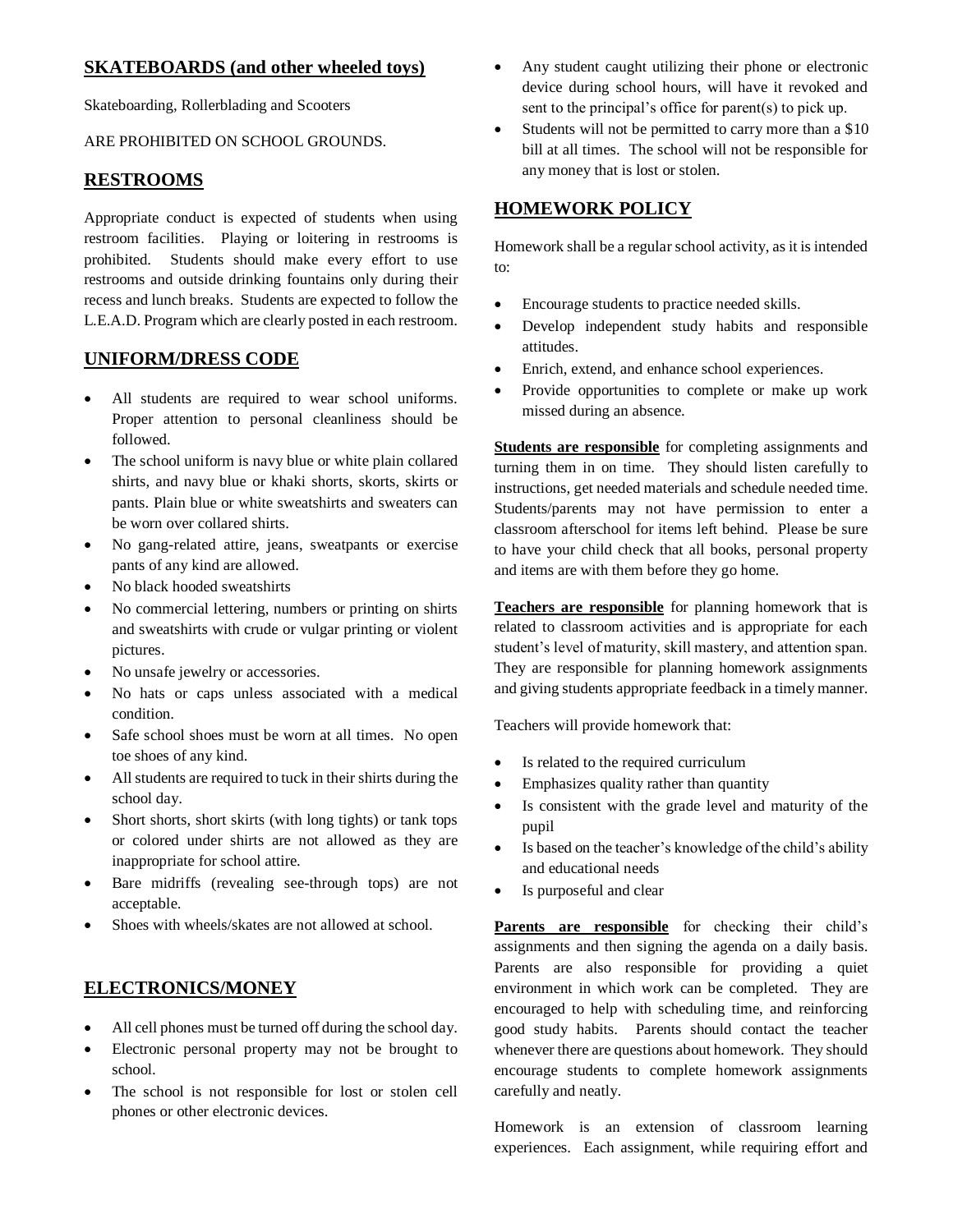thought, should be successfully completed by the student. Assignments may include drill, problem solving, research, practice, or discovery experiences.

The maintenance, application, and enrichment of previously taught skills should be presented in balance. Homework may be projects to work on over a long period of time or daily assignments. It is a tool to reinforce and extend student learning. These activities serve as an important link between home and school.

#### **HOMEWORK MAKE-UP POLICY**

Parents should notify the office of all absences. If the school office is called by 9:00 a.m., your child's homework will be available for pick-up after 2:20 p.m. that same day. If your call is received after 9:00 a.m. homework may be picked up the following day.

For illness extending beyond three weeks' time, please see the principal.

## **IV. SCHOOL PROGRAMS**

#### **RESOURCE SPECIALIST PROGRAM**

Students who are experiencing difficulties in the academic areas, may qualify to receive additional support to the classroom instruction by an RSP teacher. Supportive instruction is provided to pupils who have a discrepancy between their "learning potential" and their "academic performance" in basic skills such as reading and math. Our Resource Specialist coordinates the scheduling and monitoring of services for identified students.

#### **English Language Development (ELD)**

Students who are not proficient in the English language may qualify as a second language learner to receive additional support while they are acquiring and developing in English. An individualized learning plan is developed for each English learner. The goal is to assist students to develop high levels of English language proficiency, a positive selfconcept, and achieve academic success. Qualified and Trained teachers (CLAD) also give students who are Limited English Proficient (LEP) English Language Development instruction.

#### **SPEECH AND LANGUAGE PROGRAM**

Our Speech Pathologist Speech provides services for pupils found to have a deficiency in these areas.

#### **INSTRUMENTAL MUSIC**

Band is offered to  $4<sup>th</sup>$ ,  $5<sup>th</sup>$ , and  $6<sup>th</sup>$  graders as an after-school program at Muscatel Middle School.

#### **ASSESSMENT**

Students in grades 3-6, will be given the Smarter Balance Assessment each year in April/May, to determine their proficiency in acquiring expected skills and competencies. All

#### **DAILY SCHEDULE**

| TK/Kindergarten    | $8:00$ a.m. $-1:45$ p.m. |
|--------------------|--------------------------|
| $1st - 3rd$ grades | $8:00$ a.m. $-1:55$ p.m. |
| $4th - 6th$ grades | $8:00$ a.m. $-2:20$ p.m. |

#### **SPECIAL DATES**

| Back to School –     | August 29, 2019 – 5:30 p.m.     |
|----------------------|---------------------------------|
| Winter Program –     | December 17, $2019 - 6:00$ p.m. |
| Founders' Day –      | February 20, $2020 - 6:00$ p.m. |
| Leadership Day –     | March 26, 2020                  |
| Open House –         | May 28, 2020 - 5:30 p.m.        |
| Last Day of School - | June 11, 2020                   |

## **STUDENT HOLIDAYS/ STUDENT FREE DAYS**

Labor Day – September 2, 2019

Student Free Day No School – October 7, 2019

Student Free Day No School – October 25, 2019

Veteran's Day – November 11, 2019

Thanksgiving – November 25, 26, 27, 28 & 29, 2019

School Reopens- December 2, 2019

Winter Recess – December 20, 2019 – January 3, 2020

Student Free Day No School – January 6, 2020

School Reopens – January 7, 2020

Martin Luther King Jr. Day – January 20, 2020

Student Free Day No School– February 3, 2020